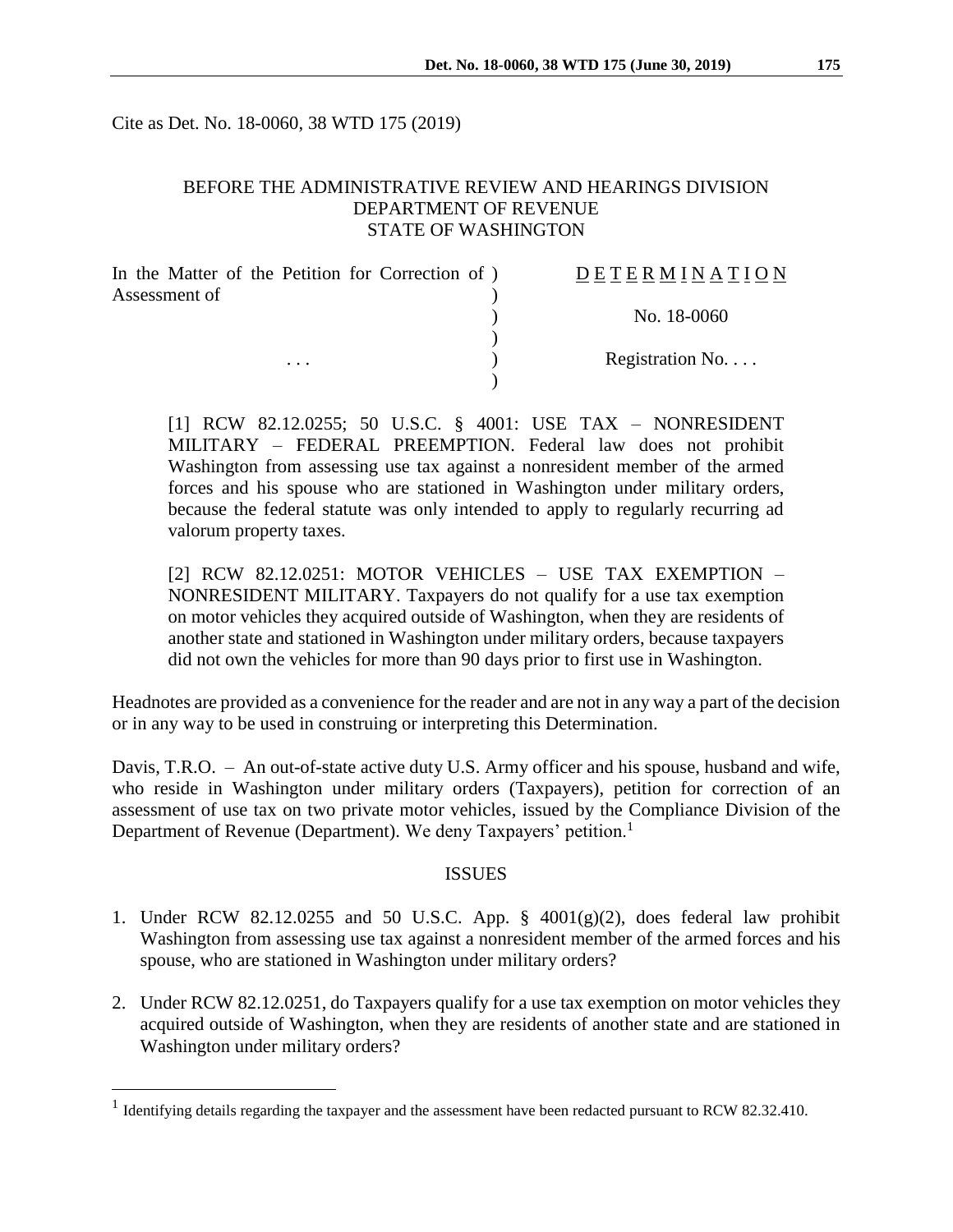# FINDINGS OF FACT

. . . (Taxpayers) are a husband and wife marital community currently living in Washington. [Husband] is a career active duty officer in the U.S. Army. Taxpayers' official state of residence is [out-of-state]. In April 2016, [Husband] received military orders moving him and his family from . . . to Washington, with a report date of August 1, 2016. Taxpayers arrived in Washington in July 2016.

On April 22, 2016, while in transit between duty locations, Taxpayers purchased a new . . . Ford . . . truck, VIN: . . . , valued at \$ . . . , in [their out-of-state official state of residence]. [G]overnment records show the vehicle was licensed on June 10, 2016 and title was transferred in July 2016. In early July, Taxpayers drove the newly acquired truck from [their out-of-state official state of residence] to their new home in Washington.

On January 1, 2017, while visiting family during the winter holiday period, Taxpayers purchased and licensed a new Subaru . . . , VIN: . . . , valued at  $\$\ldots$ , in [their out-of-state official state of residence]. Later that month, Taxpayers drove the newly acquired wagon from [their out-of-state official state of residence] to their home in Washington.

Taxpayers did not report either purchase or pay use tax on either vehicle in Washington.

In April 2017, after a revenue agent observed Taxpayers' Subaru . . . bearing out-of-state license plates while operating in Washington, the Compliance Division of the Department of Revenue (Compliance) began an investigation into Taxpayers' tangible personal property (vehicles) located in Washington State for the period from April 1, 2016, through January 31, 2017 (assessment period).

As a result of the investigation, on June 14, 2017, the Department issued an assessment against Taxpayers for  $\$\ldots$ , including use tax of  $\$\ldots$ , motor vehicle tax of  $\$\ldots$ , interest of  $\$\ldots$ , a 29% delinquent return penalty of \$ . . . , and a 5% assessment penalty for substantial underpayment of \$ . . . . Taxpayers timely petitioned for review of the assessment, seeking cancellation of tax.

Taxpayers do not challenge the calculated amounts of tax, interest, or penalties. Taxpayers also have stated that they accept that under the law they owe the assessed amounts. However, Taxpayers contend they should not be liable for use tax in Washington because they are not Washington residents and are living in Washington only because of [Husband's] active duty military service in the U.S. Army. Taxpayers suggest that assessment of use tax by the state in these circumstances is unreasonable and ask that the Department cancel the assessment . . . on the grounds of fairness.

#### ANALYSIS

The Department's assessment of tax, interest, and penalties is mandatory. Det. No. 01-193, 21 WTD 264 (2002); Det. No. 99-279, 20 WTD 149 (2001). If the Department determines that a taxpayer has paid less tax than is properly due, then the Department must assess the additional amounts found due. RCW 82.32.050(1). The Department must also impose interest and penalties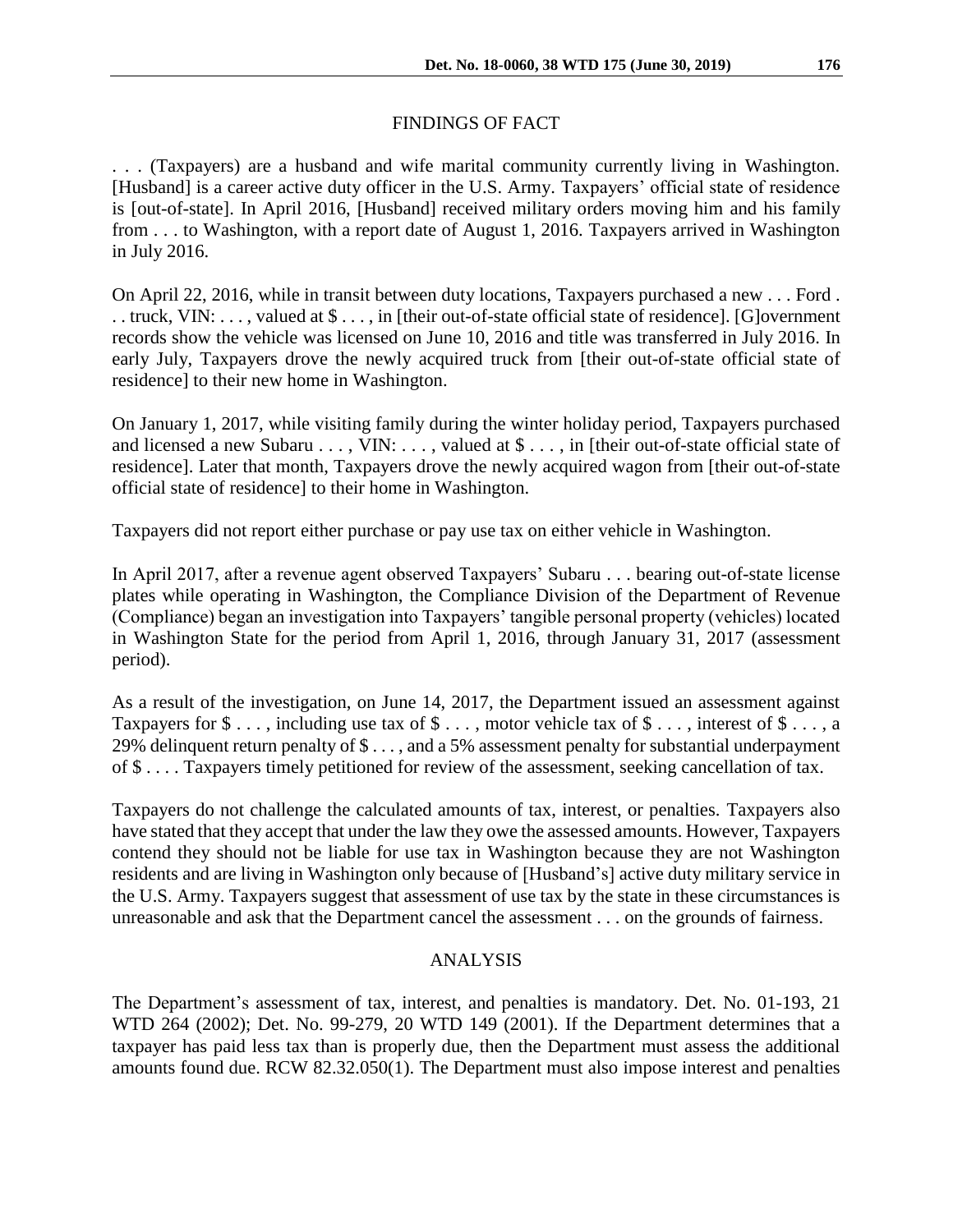when the conditions for imposing them are met. *See* RCW 82.32.090(1); Det. No. 01-193, 21 WTD 264 (2002); Det. No. 99-279, 20 WTD 149 (2001); Det. No. 87-235, 3 WTD 363 (1987).

RCW 82.12.020 imposes the use tax and provides that the tax shall be collected from every person in this state for the privilege of using, within Washington, as a consumer, any article of tangible personal property. WAC 458-20-178 implements the use tax statute and explains that the use tax supplements the retail sales tax by imposing a tax of like amount upon the use within this state, by a consumer, of any article of tangible personal property purchased at retail where the user or other specified persons have not paid retail sales tax on the purchase. Thus, the use tax applies upon the use of tangible personal property where the sale or acquisition has not been subject to retail sales tax. WAC 458-20-178(2). Use tax liability arises at the time the purchased property is first put to use in this state. WAC 458-20-178(5)(a). Use tax is generally based on the purchase price of the property. RCW 82.12.010; WAC 458-20-178(4).

RCW 82.08.020 imposes an excise tax of three-tenths of one percent on the selling price of motor vehicles in Washington. RCW 82.08.020(3). This motor vehicle excise tax is applied when either retail sales tax or use tax is due on a motor vehicle. RCW 82.08.020(7); RCW 82.12.020(4)(a). This additional tax is used to fund public transportation infrastructure.

# **Tax Exemptions**

 $\overline{a}$ 

In general, "[t]axation is the rule and exemption is the exception." *[Budget Rent–A–Car,](https://1.next.westlaw.com/Link/Document/FullText?findType=Y&serNum=1972125431&pubNum=661&originatingDoc=I8c3102ebf53e11d98ac8f235252e36df&refType=RP&originationContext=document&transitionType=DocumentItem&contextData=(sc.Search))* 81 Wn.2d [171, 174, 500 P.2d 764 \(1972\).](https://1.next.westlaw.com/Link/Document/FullText?findType=Y&serNum=1972125431&pubNum=661&originatingDoc=I8c3102ebf53e11d98ac8f235252e36df&refType=RP&originationContext=document&transitionType=DocumentItem&contextData=(sc.Search)) However, there are a number of deductions available to taxpayers. Exemptions and deductions are "tax preferences" under RCW 43.136.021, and must be "strictly construed, though fairly, and in keeping with the ordinary meaning of their language, against the taxpayer." *Lacey Nursing v. Dep't of Revenue*, 128 Wn.2d 40, 905 P.2d 338 (1995). Further, "[w]hen interpreting . . . deduction provisions, 'the burden of showing qualification for the tax benefit . . . rests with the taxpayer . . . .'" *Simpson Investment Co. v. Dep't of Revenue,* 141 Wn.2d 139, 149-50, 3 P.3d 741 (2000)*,* (quoting *Group Health Coop. of Puget Sound, Inc. v. Washington State Tax Comm'n*, 72 Wn.2d 422, 429, 433 P.2d 201 (1967)). *See Stroh Brewing Co. v. Dep't of Revenue*, 104 Wash. App. 235, 240, 15 P.3d 692 (2001) ("[t]he taxpayer has the burden of establishing eligibility for an exemption"); *see also Port of Seattle v. State*, 101 Wn. App. 106, 1 P.3d 607 (2000) ("exemption statutes are construed strictly against the taxpayer, and the taxpayer has the burden of establishing any exemption"). Every taxpayer is therefore responsible for being able to demonstrate that they qualify for each claimed deduction under a strictly construed interpretation of the rules.

Here, because of Taxpayers' nonresident military status, we look to federal preemption and one of our statutory use tax exemptions to see if either apply to Taxpayers' purchase of the two vehicles at issue.<sup>2</sup> We consider each of these in turn below.

<sup>&</sup>lt;sup>2</sup> As described above, the motor vehicle excise tax is imposed and collected based upon underlying use tax liability and therefore we analyze the applicability of the state use tax exemption herein.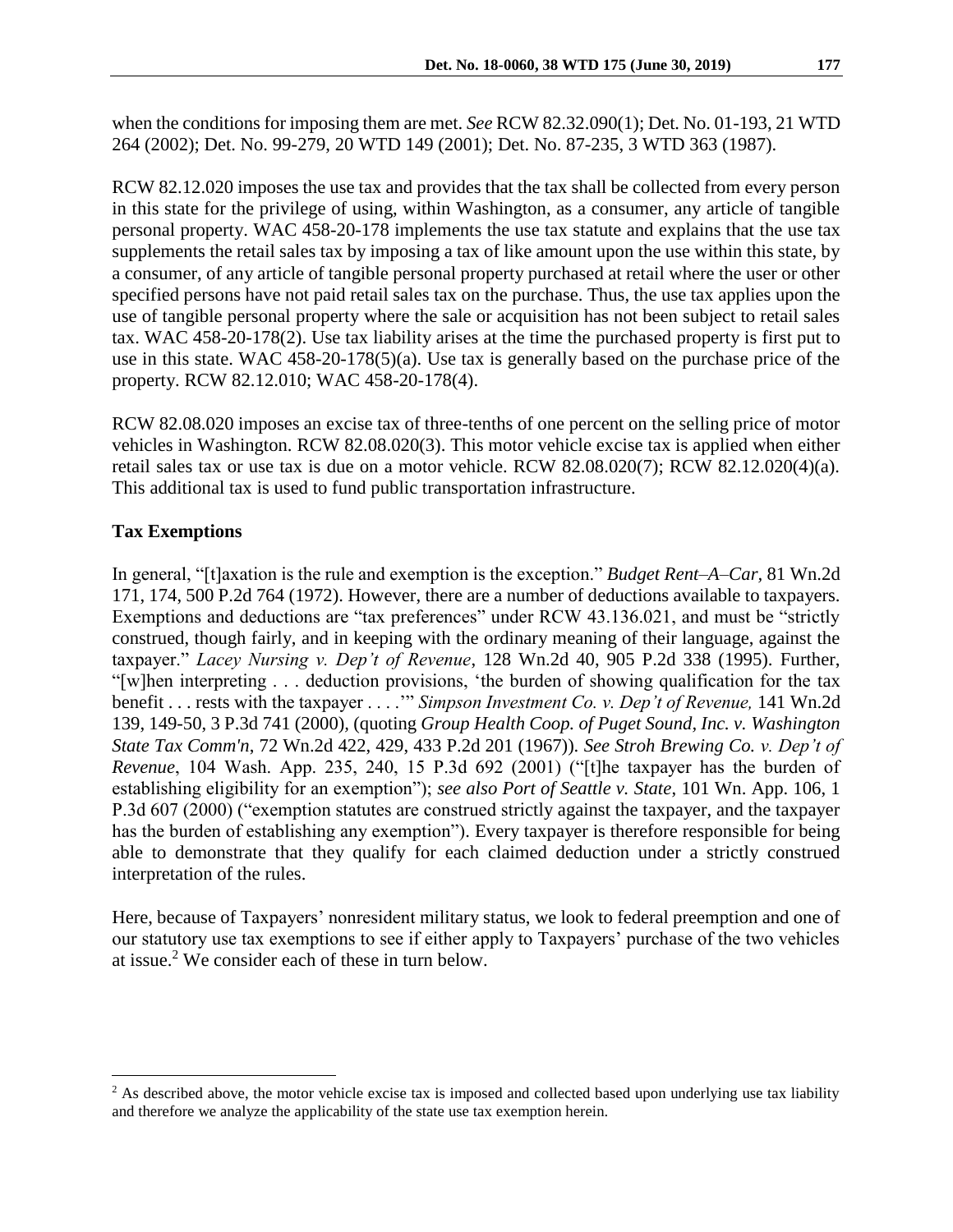RCW 82.12.0255 provides that the use of tangible personal property is exempt from the use tax if such a tax is prohibited by the laws of the United States. The federal Servicemembers' Civil Relief Act  $(SCRA)^3$  states:

A servicemember shall neither lose or acquire a residence or domicile for the purposes of taxation with respect to the person, personal property, or income of the servicemember by reason of being absent or present in any tax jurisdiction of the United States solely in compliance with military orders.

50 U.S.C. § 4001(a)(1). The SCRA pre-empts states' ability to assess certain types of taxes. The term "taxation" is defined in the SCRA as "licenses, fees, or excise imposed with respect to motor vehicles and their use, if the license, fee, or excise is paid by the servicemember in the servicemember's State of domicile or residence." 50 U.S.C. § 4001(g)(2). However, the United States Supreme Court currently interprets this definition of "taxation" to mean annually recurring license fees and taxes, but not one-time sales or use taxes. *Sullivan v. United States*, 395 U.S. 169, 176 (1969). 4 In its *Sullivan* decision, the Supreme Court held that the term taxation in the SCRA was intended by Congress to mean "only annually recurring taxes on property -- the familiar ad valorem personal property tax." *Id.* at 177.

Washington's use tax is a one-time tax on the privilege of using tangible personal property. It is not an annual recurring tax and is not levied on the property itself, but on the use of the property. Therefore, as a matter of law, the State of Washington is not preempted from assessing and collecting use tax from military personnel while stationed in Washington. *See* Det. No. 13-0175, 34 WTD 144 (2015); Det. No. 04-0128, 24 WTD 98 (2005); Det. No. 01-003, 20 WTD 367 (2001); Det. No. 93-017ER, 14 WTD 001 (1994); Det. No. 93-019, 13 WTD 233 (1994); Det. No. 91-106, 11 WTD 149 (1991); and Det. No. 87-174, 3 WTD 171 (1987); *see also*, ETA 3141.2009.

## 2. *State Use Tax Exemption*

RCW 82.12.0251 provides an exemption from the use tax for nonresident members of the armed forces under certain circumstances. The statute states, in pertinent part:

The provisions of this chapter shall not apply in respect to the use:

. . .

 $\overline{a}$ 

<sup>3</sup> We note that the Military Spouses' Residency Relief Act (Public Law 111-97), enacted in 2009, amended the SCRA to allow the same residency benefits to apply to the spouse of a military member under most circumstances. Under the facts of this case, the SCRA applies to both the military member and spouse. *See, e.g.*, 50 U.S.C. § 4001(a)(2). Therefore, as used herein, the terms "military personnel" or "military member" include the spouse unless otherwise noted. At the time of this writing, the public information the Department provides to assist military members has not been updated to incorporate this change.

<sup>&</sup>lt;sup>4</sup> [The *Sullivan* court interpreted a section of the United States Code created by legislation under the title Soldiers and Sailors Civil Relief Act of 1940 (SSCRA), which was updated by the SCRA in 2003 and by later amendments. The *Sullivan* analysis continues to apply here because the language of the code section at issue in *Sullivan* remains substantially the same today as it was when the court made its decision.]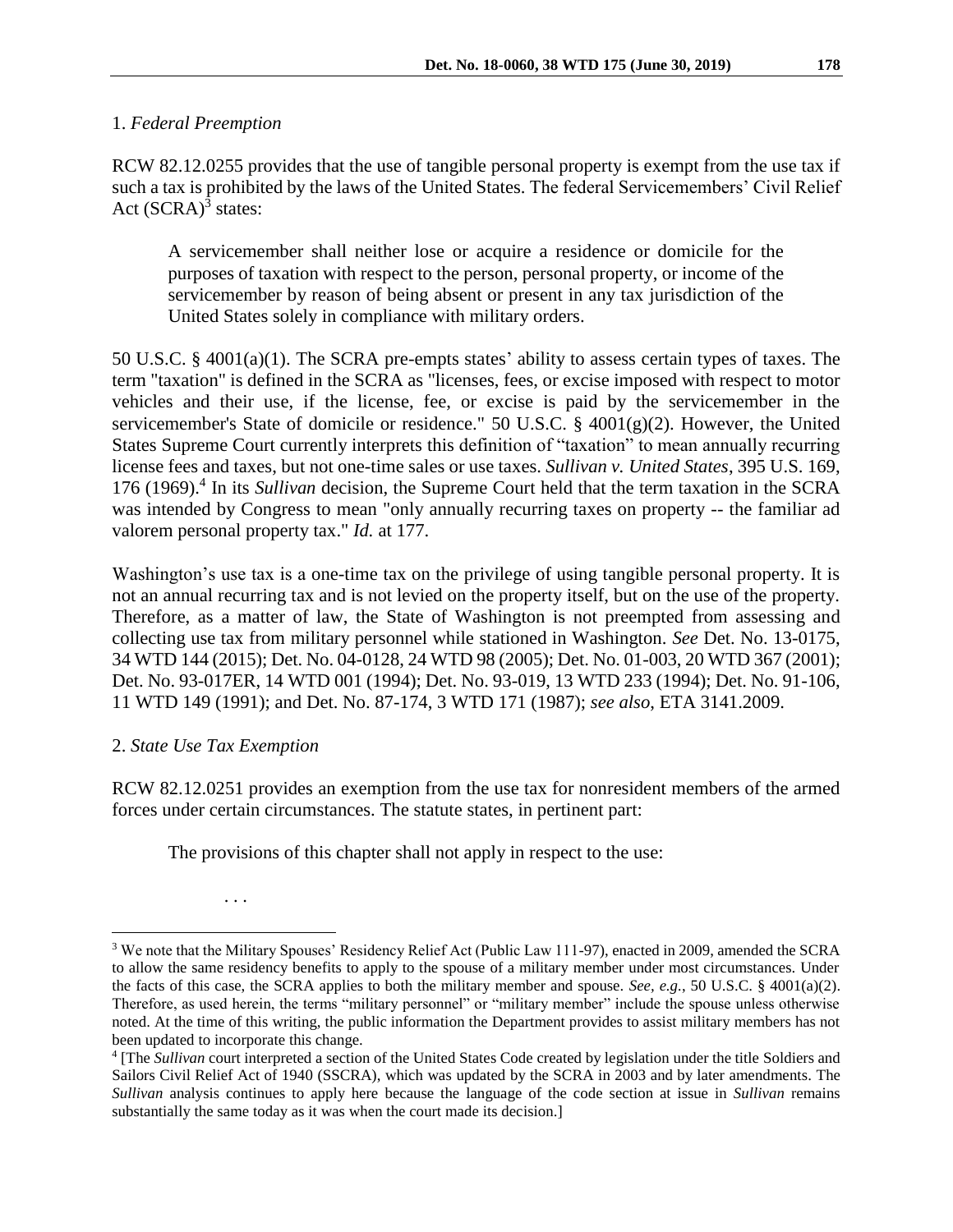(3) Of household goods, personal effects, and private motor vehicles, and services rendered in respect to such property, by a bona fide resident of Washington, or nonresident members of the armed forces who are stationed in Washington pursuant to military orders, if such articles and services were acquired and used by such person in another state while a bona fide resident thereof and such acquisition and use occurred more than ninety days prior to the time he or she entered Washington.

RCW 82.12.0251 (emphasis added). To help educate military taxpayers, the Department issued a Special Notice, dated March 17, 2003, titled Vehicle Sales Tax and Use Tax Requirements for Persons in the Military Services. It reads, in pertinent part:

Use Tax Exemption A - RCW 82.12.0251: The law provides a limited use tax exemption for the use of private motor vehicles, except motor homes, by a nonresident member of the armed forces. . . . This use tax exemption applies only if all of the following requirements are met:

- The property is used by a member of the armed forces whose home of record is not in Washington (i.e., a nonresident member of the armed forces); and
- The person is stationed in Washington pursuant to military orders; and
- The property was acquired and used outside Washington more than 90 days before the person entered this state. A nonresident member of the armed forces "enters this state" when he or she is both stationed and residing in this state.

Thus, as shown, the statute requires that a bona fide resident of another state, including a military servicemember, both acquire and use the motor vehicle more than ninety days prior to the time the person enters Washington in order to be eligible for the exemption. *See* Det. No. 13-0175, 34 WTD 144 (2015); Det. No. 05-0077, 26 WTD 109 (2007). Here, Taxpayers did not acquire or use either vehicle in another state for more than ninety days prior to entering Washington. Taxpayers took possession of the vehicles upon purchase in their official state of residence, and either entered Washington or returned to Washington with each vehicle within two months of acquiring ownership. Thus, Taxpayers do not qualify for the use tax exemption authorized by RCW 82.12.0251(3).

#### 3. *Tax Waiver*

Finally, Taxpayers have requested waiver of the assessed use tax on the grounds of fairness. The Department's authority to waive properly assessed tax is limited to only those cases where a taxpayer has detrimentally relied upon specific written instructions issued by the Department to that taxpayer. RCW 82.32A.020(2). Here, Taxpayers do not assert, and the facts do not show, that the Department issued any such written communication prior to issuing its assessment. No other grounds exist that provide authority to waive properly assessed tax. Therefore, we find the Department lacks the ability to waive Taxpayers' assessed tax liability here.